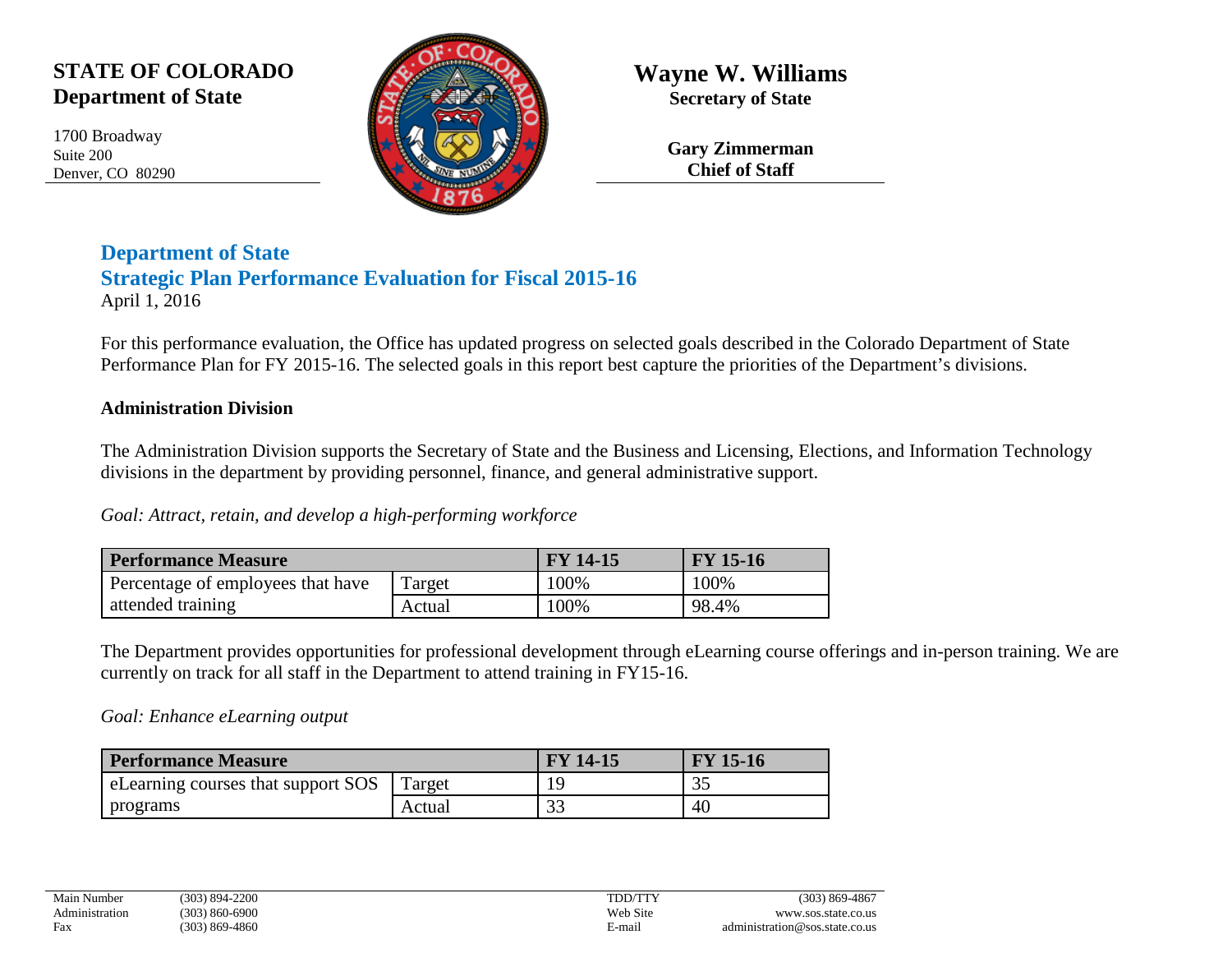The Department continues to design and develop eLearning courses that support SOS programs. The Department has already exceeded the FY15-16 target.

#### **Business and Licensing Division**

The Business and Licensing Division provides document filing, records management, information retrieval, and educational services. It registers business names and organizations, trade names and trademarks, and files secured transactions records and notary applications, making them, as well as other document filings, accessible to the public. The division also administers the lobbyist program, licenses entities involved in charitable bingo and raffle, registers charitable organizations, and publishes the Code of Colorado Regulations. The division's Business Intelligence Center harnesses the state's public data and knowledge resources and, in concert with Colorado's technology community, delivers value added software tools for business decision-making.

*Goal: Enhance Division performance through employee development and process improvement.*

| <b>Performance Measure</b>                     |        | <b>FY 14-15</b> | <b>FY</b> 15-16 |
|------------------------------------------------|--------|-----------------|-----------------|
| By FY17-18, achieve $85\%$                     | Target | 25%             | 50%             |
| redundancy in critical Division tasks   Actual |        | 43%             | 60%             |

In FY14-15 we developed the framework necessary to track and execute on this performance measurement. We identified key division tasks, the documentation associated with each, the number of staff trained to perform the key tasks, and how many tasks existed with no back-up person trained. We then conducted a gap analysis to prioritize our cross-training efforts and began to engage personnel in targeted training opportunities. This led to the division exceeding the FY 14-15 target of 25% redundancy. Applying the same process resulted in a 48% redundancy rate at the end of Q1 FY15-16, and a 60% redundancy rate at the end of Q3 FY15-16, essentially exceeding the FY15-16 target a quarter early. The Division continues to drive toward the greater than 85% redundancy goal for all key tasks by FY '17.

*Goal: Increase customer satisfaction through improved system usability and efficiency.*

| Performance Measure                          |        | <b>FY 14-15</b> | <b>FY</b> 15-16 |
|----------------------------------------------|--------|-----------------|-----------------|
| By FY15-16, reduce rejection rate for Target |        | 1%              | 8%              |
| charitable registration filing to 8%.        | Actual | 7.36%           | 7.17%           |

The 12-month average rejection rate from Sept. 1, 2012 – Aug. 31, 2013 was 14.7%. We gathered information on the most common reasons why a filing was rejected, and in Sept. 2013, we posted educational materials and added data validation to our e-filing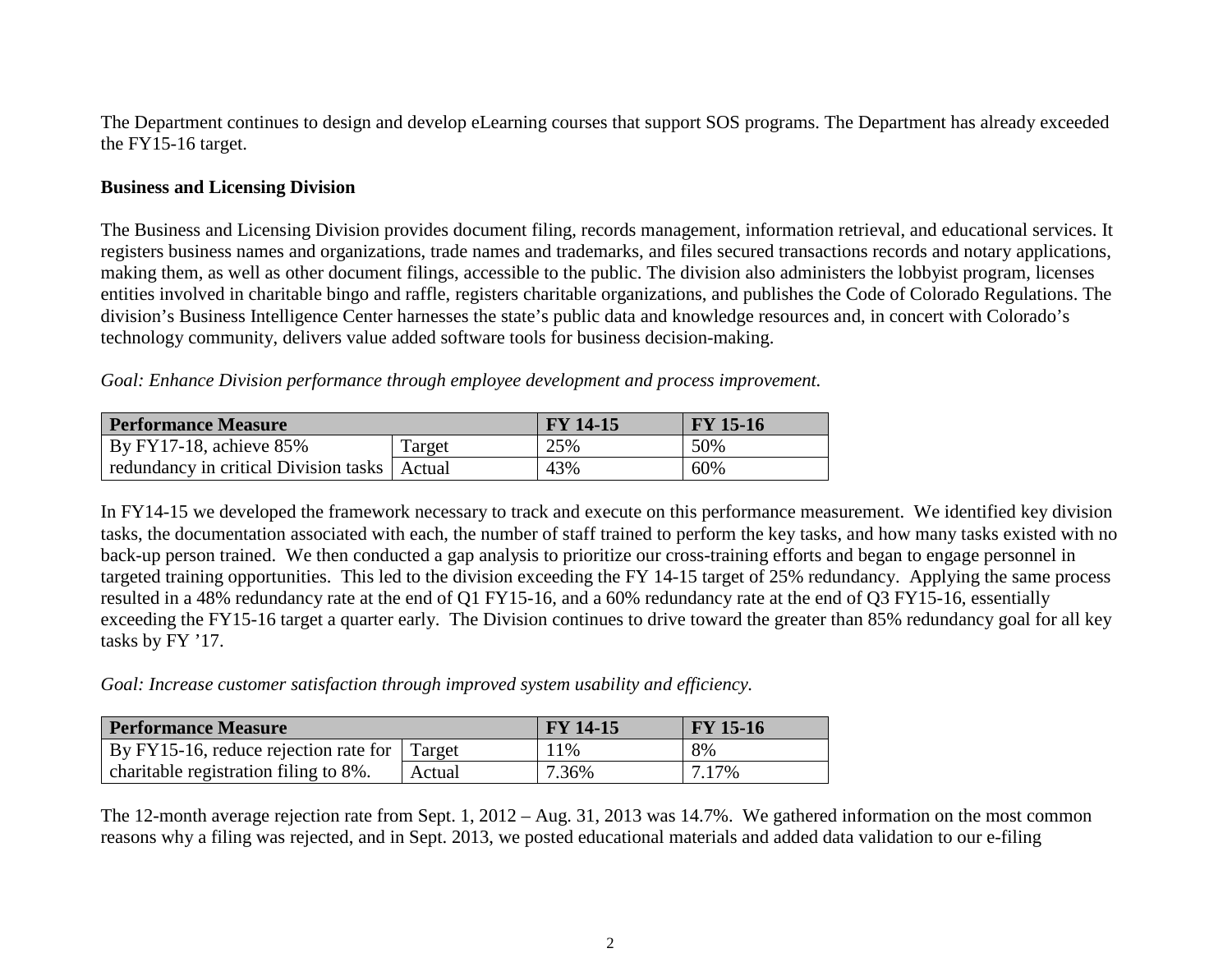application that virtually eliminated the most common reason for rejecting a filing. As a result of those steps, the reject rate was reduced to 7.91% in fiscal year 2014, 7.36% for fiscal year 2015, and 7.17% through Q3 of FY2016. At the conclusion of the redesign effort that is currently underway, the e-file application will feature more data validation and interactive guidance, and we project this will result in a reject rate no greater than 8% going forward.

#### **Elections Division**

The Elections Division supports the Secretary of State as the state's chief election official by administering and supervising statutory and constitutional provisions that relate directly or indirectly to the conduct of Colorado elections. These include certifying content to the ballot, publishing the abstract of vote totals, as well as overseeing the verification of petitions for ballot issues, campaign finance filings, voting equipment certifications, requirements of the National Voter Registration Act and Help America Vote Act, and maintaining the statewide voter registration system.

*Goal: Improve Online Voter Registration (OLVR) to enhance the end-user experience.*

| <b>Performance Measure</b>  |        | <b>FY 14-15</b> | <b>FY</b> 15-16 |
|-----------------------------|--------|-----------------|-----------------|
| <b>OLVR</b> New Registrants | Target | 22,000          | 39,000          |
|                             | Actual | 21,624          | 21,815          |

Online Voter Registration (OLVR) has been updated in a number of ways, both internally and for improved customer experience. These improvements have translated to increased usage for new registrations and better system stability.

*Goal: Develop/implement a statewide voter registration ePollbook module that combines the ability to register voters, update voter records (VR), and issue ballots for use at Voter Service and Polling Centers (VSPC) during elections.*

| <b>Performance Measure</b> |        | <b>FY 14-15</b> | <b>FY 15-16</b> |
|----------------------------|--------|-----------------|-----------------|
| <b>Issue Ballot</b>        | Target | 75,000          | 100,000         |
|                            | Actual | 101,060         | 13,115          |

The Voter Service and Polling Center (VSPC) ePollbook module made it possible for county election officials to seamlessly check-in voters and issue ballots without a login to the main SCORE system, which was difficult and created security concerns. The VSPC module exceeded expectations in look, feel, and ease of use – and voters had a convenient way to receive reissued ballots at vote centers and on Election Day. This number is currently zero because there has not been an election held in this fiscal year.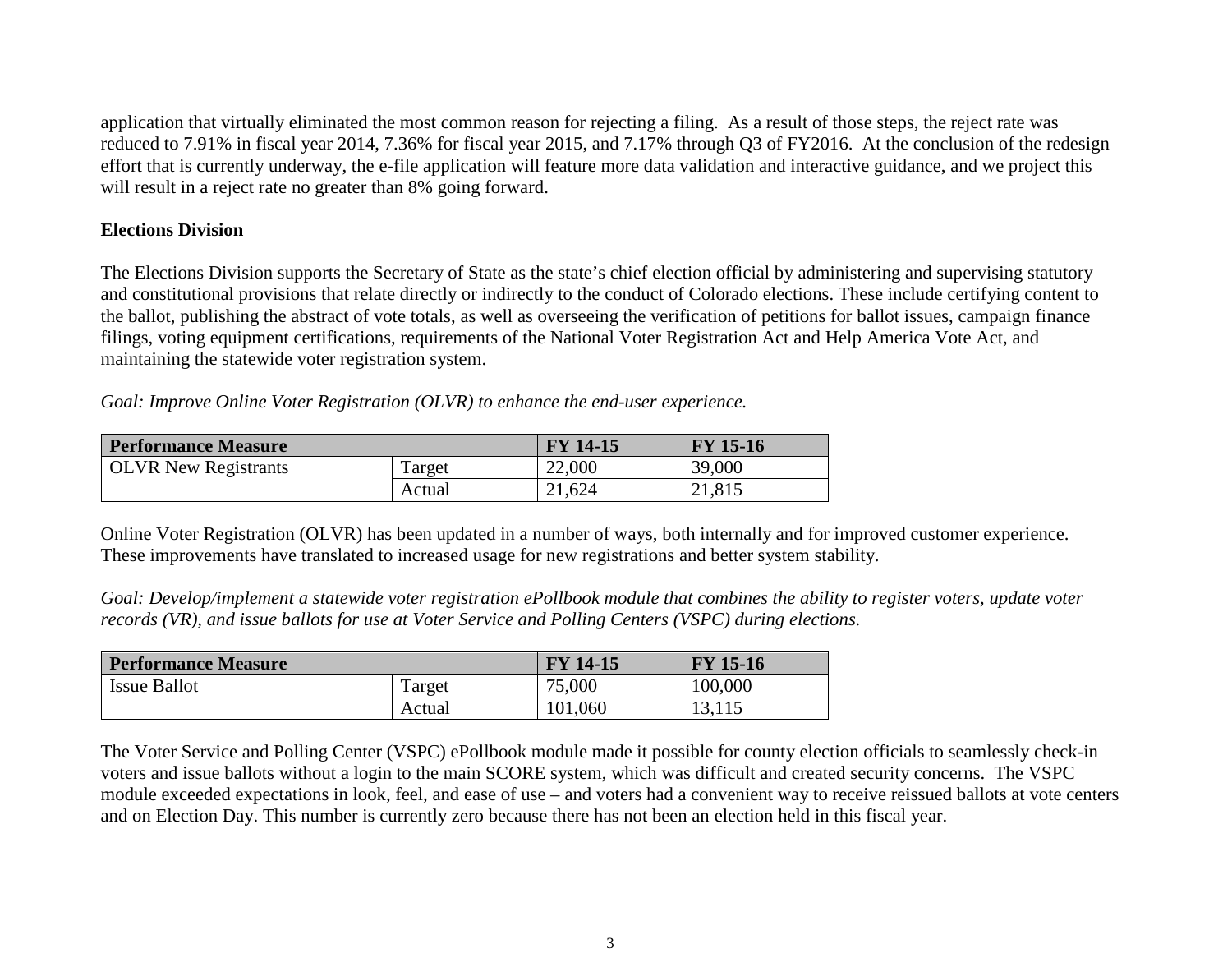#### **Information Technology Division**

The Information Technology Division provides technical and project management services, system development, and support to programs administered by the division and other divisions in the department. The division has developed its own mission statement to express its purpose: "To provide continuous commitment in delivering innovative, cost-effective, and secure Information Technology Solutions that support the unique and individual goals of all divisions within the Department."

*Goal: To maintain a strong security posture.*

| <b>Performance Measure</b>                          |        | <b>FY 14-15</b> | <b>FY 15-16</b> |
|-----------------------------------------------------|--------|-----------------|-----------------|
| % of employees undergoing information security      | Target | 100%            | 100%            |
| training during the year                            | Actual | 100%            | 100%            |
| % of new employees completing information security  | Target | 100%            | 100%            |
| training within 10 business days of work start      | Actual | 93%             | 85%**           |
| % of critical vulnerabilities closed within 15 days | Target | 100%            | 100%            |
|                                                     | Actual | 100%            | $100\%$ **      |

These performance measures show our progress in identifying and closing potential vulnerabilities and maintaining a workforce trained in information security practices and principles.

*Goal: To improve agility, speed, and quality of the I.T. Department.*

| <b>Performance Measure</b>                          |        | FY 14-15 | <b>FY 15-16</b> |
|-----------------------------------------------------|--------|----------|-----------------|
| % completion for modernization of production        | Target | 100%     | $n/a^*$         |
| office systems, Windows and unix-based              | Actual | 100%     |                 |
| Implement agile-based methodologies across all      | Target | 100%     | 100%            |
| software development projects                       | Actual | 100%     | $100\%$ **      |
| Develop and institute formal process for quarterly  | Target | 100%     | 100%            |
| project and portfolio management of agency projects | Actual | 75%      | $100\%$ **      |

*\* Projects completed in FY 14-15*

*\*\*Actual to-date*